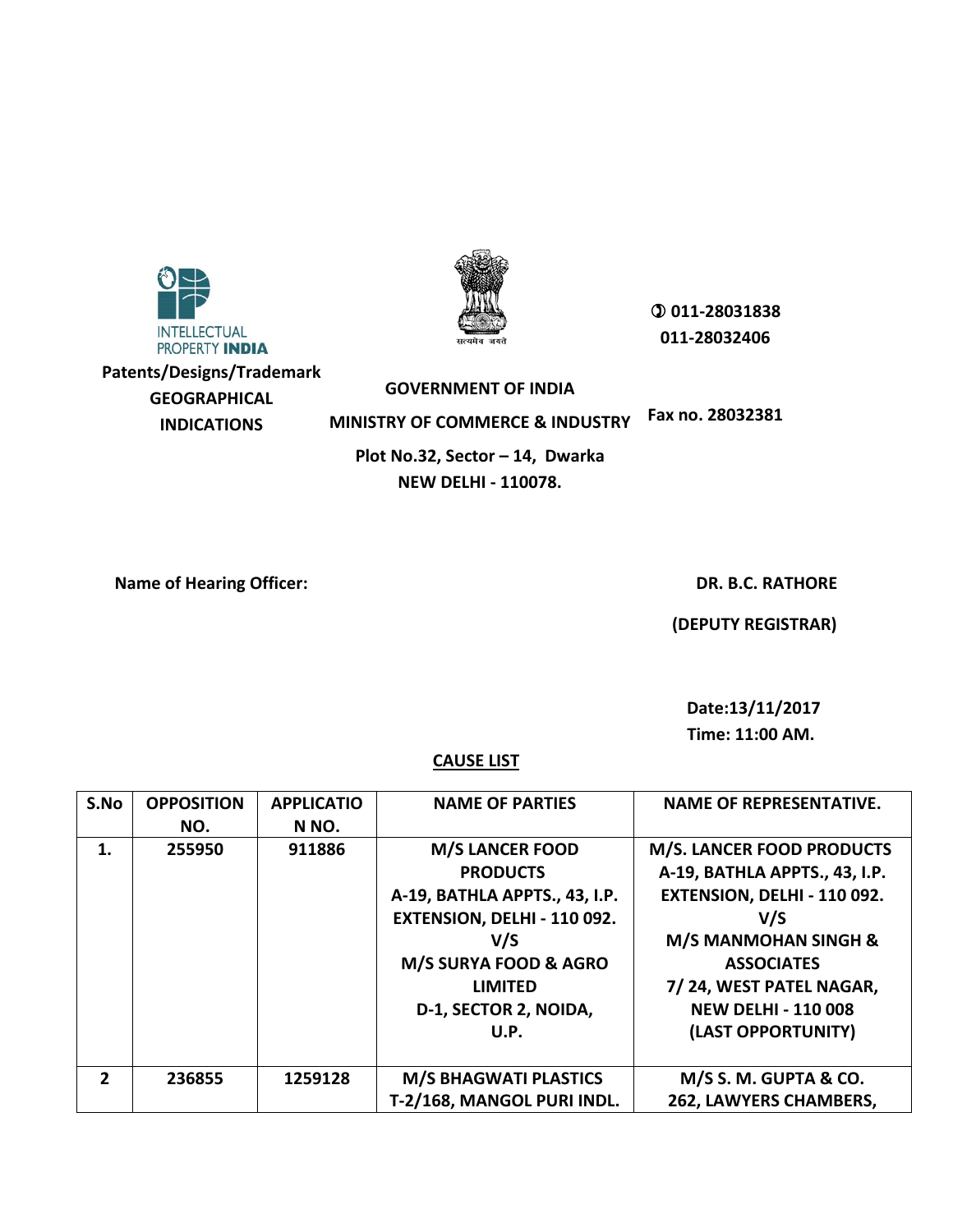|                         |        |         | AREA, PHASE-I,                  | <b>CRIMINAL SIDE, TIS HAZARI</b>   |
|-------------------------|--------|---------|---------------------------------|------------------------------------|
|                         |        |         | <b>DELHI - 110 083</b>          | COURT,                             |
|                         |        |         | V/S                             | DELHI - 110 054.                   |
|                         |        |         | M/S SPENCER AND CO. LTD.        | V/S                                |
|                         |        |         | SPENCER PLAZA, 4TH FLOOR,       | M/S DEPENNING & DEPENNING          |
|                         |        |         | 769 ANNA SALAI,                 | <b>INTELLECTUAL PROPERTY HOUSE</b> |
|                         |        |         | <b>CHENNAI</b>                  | <b>31 SOUTH BANK ROAD,</b>         |
|                         |        |         |                                 | <b>CHENNAI-600028</b>              |
| $\overline{\mathbf{3}}$ | 200663 | 1260850 | <b>M/S ANNEX ELECTRONICS.</b>   | <b>M/S NEGI REGISTRATION</b>       |
|                         |        |         | B - 158, 1ST FLOOR, BUDH        | <b>SERVICE.</b>                    |
|                         |        |         | NAGAR, INDER PURI,              | L-189, NAG MANDIR ROAD,            |
|                         |        |         | NEW DELHI - 12.                 | <b>SHASTRI NAGAR,</b>              |
|                         |        |         | V/S                             | <b>DELHI - 110 052</b>             |
|                         |        |         | <b>M/S PRITI ELECTRONICS</b>    | v/s                                |
|                         |        |         | M-10, BUDH VIHAR, PHASE-I,      | <b>M/S LALJI ADVOCATES</b>         |
|                         |        |         | <b>SHARMA COLONY,</b>           | A-48, (LALJI HOUSE)                |
|                         |        |         | N. DELHI.                       | <b>YOJNA VIHAR</b>                 |
|                         |        |         |                                 | DELHI-110092                       |
| 4                       | 255826 | 765100  | M/S RESMED LIMITED              | M/S REMFRY & SAGAR                 |
|                         |        |         | <b>1 ELIZABETH MACARTHUR</b>    | ATTORNEYS-AT-LAW,                  |
|                         |        |         | DRIVE, BELLA VISTA,             | <b>REMFRY HOUSE AT THE</b>         |
|                         |        |         | <b>NEW SOUTHWAES</b>            | <b>MILLENIUM PLAZA</b>             |
|                         |        |         | 2153                            | <b>SECTOR-27</b>                   |
|                         |        |         | <b>AUSTRALIA</b>                | <b>GURGAON-122002</b>              |
|                         |        |         | V/S                             | <b>NCR</b>                         |
|                         |        |         | M/S MIRAJ PRODUCTS PVT.         | <b>INDIA</b>                       |
|                         |        |         | <b>LTD</b>                      | V/S                                |
|                         |        |         | <b>UPPER KI ODEN, NETHEARA-</b> | M/S K.C. PATEL & CO.               |
|                         |        |         | 313 301 DIST.-RAJSAMAND,        | 208, GOLDEN PLAZA, OPP. ARYA       |
|                         |        |         | <b>RAJASTHAN</b>                | SAMAJ MANDIR, B/H. S. T.           |
|                         |        |         |                                 | DEPOT, O/S. RAIPUR GATE,           |
|                         |        |         |                                 | <b>KANKARIA</b>                    |
|                         |        |         |                                 | AHMEDABAD - 380 022.               |
| 5                       | 198095 | 1209466 | M/S PLAZA PRODUCT               | M/S MARS TRADE MARK CO.            |
|                         |        |         | 4/1770, MAHAVIR BLOCK,          | OFF, F-1, NEW QUTUB ROAD           |
|                         |        |         | <b>BHOLANATH NAGAR,</b>         | (PUL MITHAI)                       |
|                         |        |         | SHAHDARA,                       | <b>TELIWARA</b>                    |
|                         |        |         | DELHI-32                        | DELHI-110006                       |
|                         |        |         | V/S                             | V/S                                |
|                         |        |         | <b>M/S ANCHOR KENWOOD</b>       | M/S M. P. MIRCHANDANI & CO.        |
|                         |        |         | <b>ELECTRICALS</b>              | RAM MANSION, IST FLOOR,            |
|                         |        |         | <b>MERCHANT CHAMBERS, 3RD</b>   | ROOM NO.4, N.F. ROAD, NEAR         |
|                         |        |         | <b>FLOOR, 41. NEW MARINE</b>    | CITY WALK, COLABA, MUMBAI -        |
|                         |        |         | <b>LINES. MUMBAI - 400 020.</b> | 400 039.                           |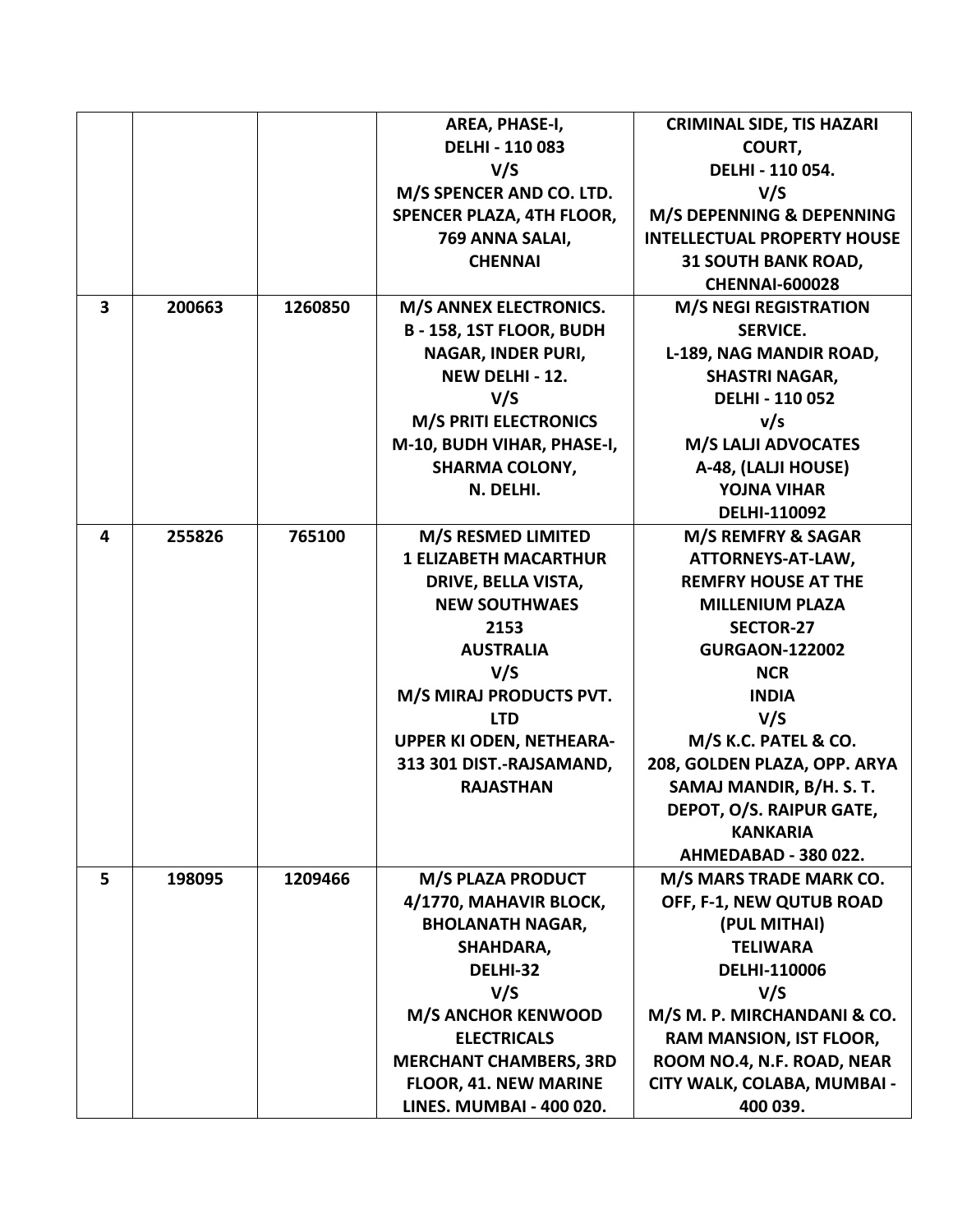| 6 | 207407 | 1200889 | <b>M.S FAITH PHARMACEUTICALS</b><br><b>LIMITED</b><br>345/1, IIND FLOOR, SHIVAJI<br><b>MARKET, PITAM PURA,</b><br>DELHI - 110 034.<br>V/S<br>M/S SUSHMA BERLIAS/361,<br>PANCHSILA PARK,<br>N. DELHI-110017                                                                                            | M/S VIPAN JAIN.<br>2063/39HARI SINGH NALWA<br>STREET, KAROL BAGH, N.DELHI-<br>110 005<br>V/S<br>M/S<br>M/S MANOJ G. MENDA<br>6/7, SORAB BHARUCHA ROAD<br><b>COLABA</b><br><b>MUMBAI-400005</b>                                                                                                                                                |
|---|--------|---------|-------------------------------------------------------------------------------------------------------------------------------------------------------------------------------------------------------------------------------------------------------------------------------------------------------|-----------------------------------------------------------------------------------------------------------------------------------------------------------------------------------------------------------------------------------------------------------------------------------------------------------------------------------------------|
| 7 | 190358 | 990406  | M/S THE NEXT SHOP<br><b>B-52, SARVODAYA ENCLAVE</b><br><b>NEW DELHI-110065</b><br>V/S<br>M/S NEXT RETAI<br><b>L LIMITED</b><br><b>DESFOR ROAD</b><br><b>ENDERBY LEICESTER</b><br>LE9 5AT, LEICESTERSHIRE<br><b>UNITED KINGDOM</b>                                                                     | M/S AMARCHAND &<br><b>MANGALDAS &amp; SURESH A.</b><br><b>SHROFF &amp; CO.</b><br><b>AMARCHAND TOWERS</b><br>216, OKHLA INDUSTRIAL ESTATE<br><b>PHASE-III</b><br><b>NEW DELHI-110020</b><br>V/S<br>M/S K& S PARTNERS<br>84-C, C-6 LANE, OFF CENTRAL<br><b>AVENUE</b><br><b>SAINIK FARMS</b><br><b>NEW DELHI-1100062</b><br>(LAST OPPORTUNITY) |
| 8 | 718584 | 641515  | <b>M/S AROMA HERBALS</b><br><b>PRODUCTS</b><br>B-2/B/228-229<br><b>JANAKPURI</b><br><b>NEW DELHI-110058</b><br>V/S<br><b>M/S BLOSSOM KOCCHAR</b><br><b>BEAUTY PRODUCTS PVT</b><br><b>LIMITED</b><br>404, $4TH$ FLOOR<br><b>MADHUBAN BUILDING</b><br><b>55, NEHRU PLACE</b><br><b>NEW DELHI-110019</b> | <b>M/S AROMA HERBALS</b><br><b>PRODUCTS</b><br>B-2/B/228-229<br><b>JANAKPURI</b><br><b>NEW DELHI-110058</b><br>V/S<br>M/S VIDHANI TRADE MARK CO.<br>11/12 U.G. FLOOR<br><b>P.N. BANK BUILDING</b><br><b>WEST PATEL NAGAR</b><br><b>NEW DELHI-110008</b><br>(LAST OPPORTUNITY)                                                                 |
| 9 | 161636 | 1037958 | <b>M/S HI-STAR INDUSTRIES</b><br>D-12, S.M.A<br><b>INDUSTRIAL AREA</b><br><b>JAHAGANPURI</b><br><b>NEW DELHI-110092</b>                                                                                                                                                                               | <b>M/S DUA &amp; ASSOCIATES</b><br>202-206TOLSTOY HOUSE,<br><b>15 TOLSTOY MARG</b><br><b>NEW DELHI-110001</b><br>V/S                                                                                                                                                                                                                          |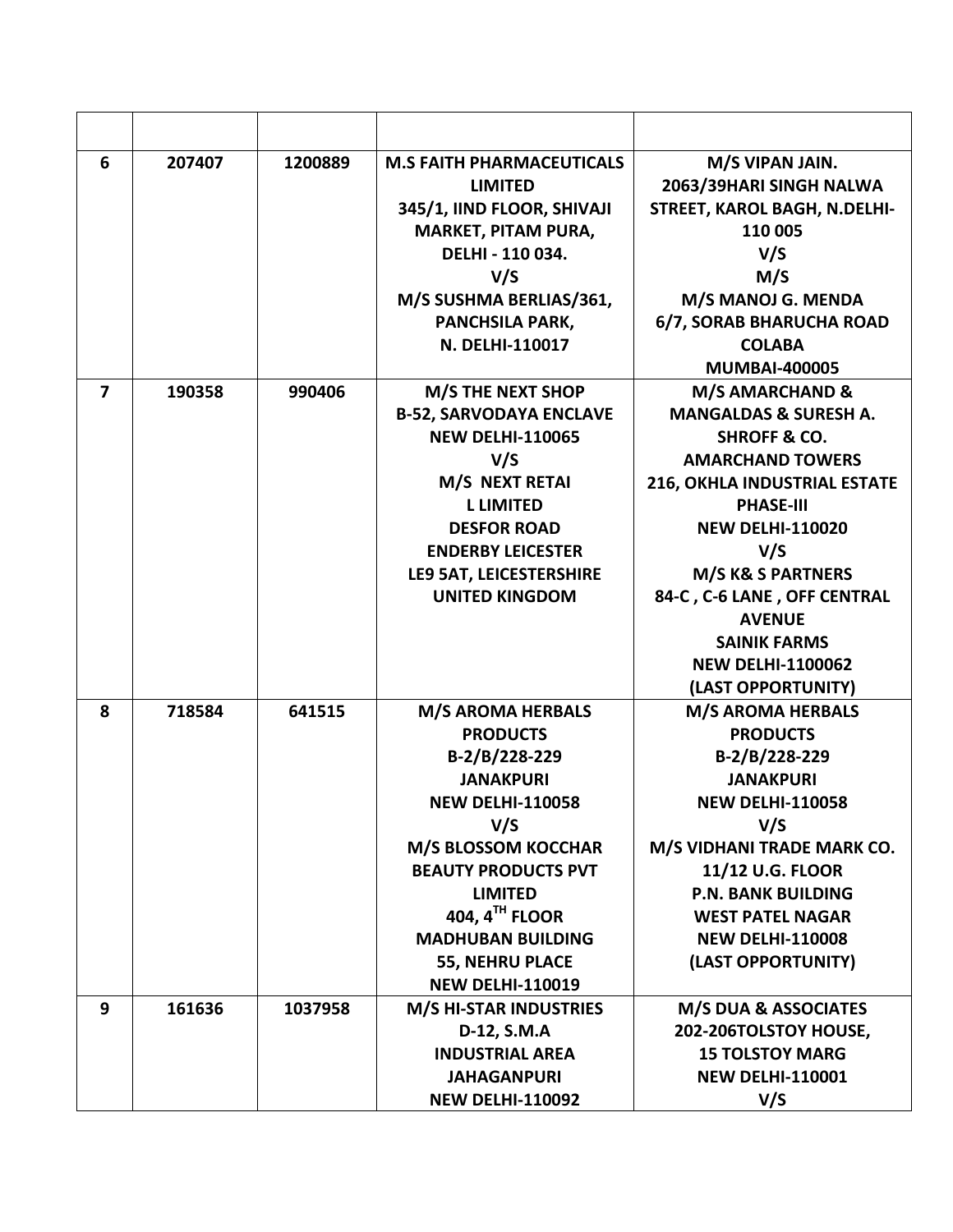|  | V/S                       | M/S P.K. ARORA              |
|--|---------------------------|-----------------------------|
|  | <b>M/S RINKU RUBBER</b>   | <b>110, ANAND VRINDAVAN</b> |
|  | <b>INDUSTRIES LIMITED</b> | <b>SANJAY PLACE</b>         |
|  | PLOT NO. 44 SECTOR -25    | AGRA-02.                    |
|  | <b>FARIDABAD(HARYANA)</b> | (LAST OPPORTUNITY)          |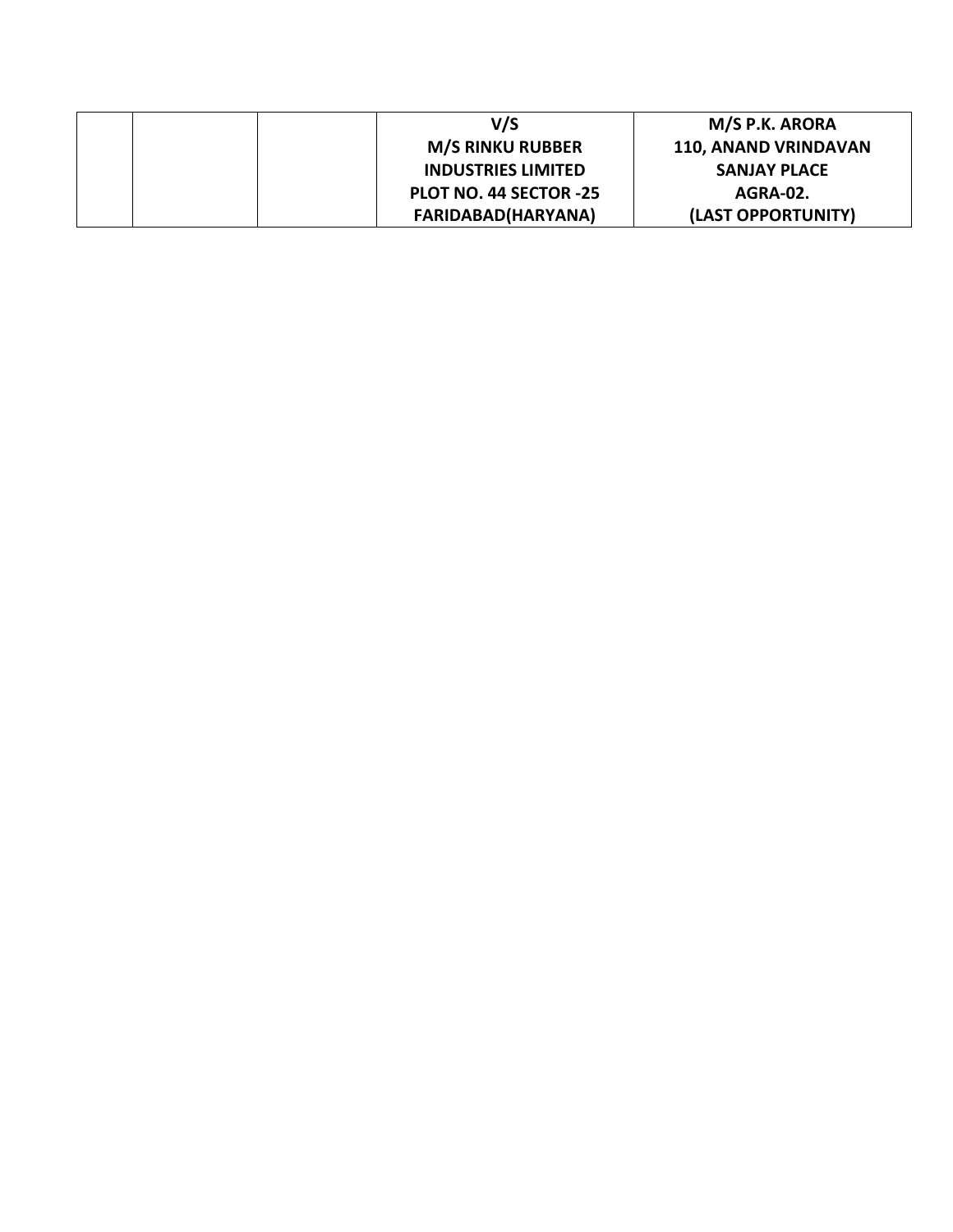



 **011-28031838 011-28032406**

**Patents/Designs/Trademark GEOGRAPHICAL INDICATIONS**

**GOVERNMENT OF INDIA MINISTRY OF COMMERCE & INDUSTRY Fax no. 28032381**

**Plot No.32, Sector – 14, Dwarka NEW DELHI - 110078.**

**Name of Hearing Officer:**  $\qquad \qquad$  **DR. B.C. RATHORE** 

 **(DEPUTY REGISTRAR)**

 **Date:14/11/2017 Time: 11:00 AM.**

| S.No           | <b>OPPOSITION</b><br>NO. | <b>APPLICATIO</b><br>N NO. | <b>NAME OF PARTIES</b>            | <b>NAME OF REPRESENTATIVE.</b>  |
|----------------|--------------------------|----------------------------|-----------------------------------|---------------------------------|
| 1.             | 162230                   | 1171972                    | <b>M/S SANFORD HEALTHCARE</b>     | M/S TABISH ZUBAIR,              |
|                |                          |                            | PVT. LTD.                         | 653, 2 FLOOR, BHAI              |
|                |                          |                            | L - 1, 3RD FLOOR, MALVIYA         | <b>PARMANAND COLONY (WEST)</b>  |
|                |                          |                            | NAGAR, NEW DELHI - 110 017.       | <b>DELHI-110 009</b>            |
|                |                          |                            | V/S                               | V/S                             |
|                |                          |                            | <b>M/S AVENTIS PHARMA</b>         | M/S REMFRY & SAGAR              |
|                |                          |                            | <b>DEUTSCHLAND GMBH</b>           | <b>REMFRY HOUSE AT THE</b>      |
|                |                          |                            | <b>BRUNINGSTRASSE 50, D-65926</b> | <b>MILLENIUM PLAZA</b>          |
|                |                          |                            | <b>FRANKFURT AM MAIN,</b>         | <b>SECTOR-27</b>                |
|                |                          |                            | <b>GERMANY.</b>                   | <b>GURGAON</b>                  |
|                |                          |                            |                                   | <b>NCR</b>                      |
|                |                          |                            |                                   |                                 |
| $\overline{2}$ | 199245                   | 1237871                    | <b>M/S ANKUT PRODUCTS &amp;</b>   | <b>M/S ANKUT PRODUCTS &amp;</b> |
|                |                          |                            | <b>PACKAGING CO</b>               | <b>PACKAGING CO</b>             |
|                |                          |                            | 212-A, RAMA MARKET, FIRST         | 212-A, RAMA MARKET, FIRST       |
|                |                          |                            | FLOOR, ABOVE BILLO AARA,          | FLOOR, ABOVE BILLO AARA,        |
|                |                          |                            | PITAM PURA, DELHI-110034.         | PITAM PURA, DELHI-110034.       |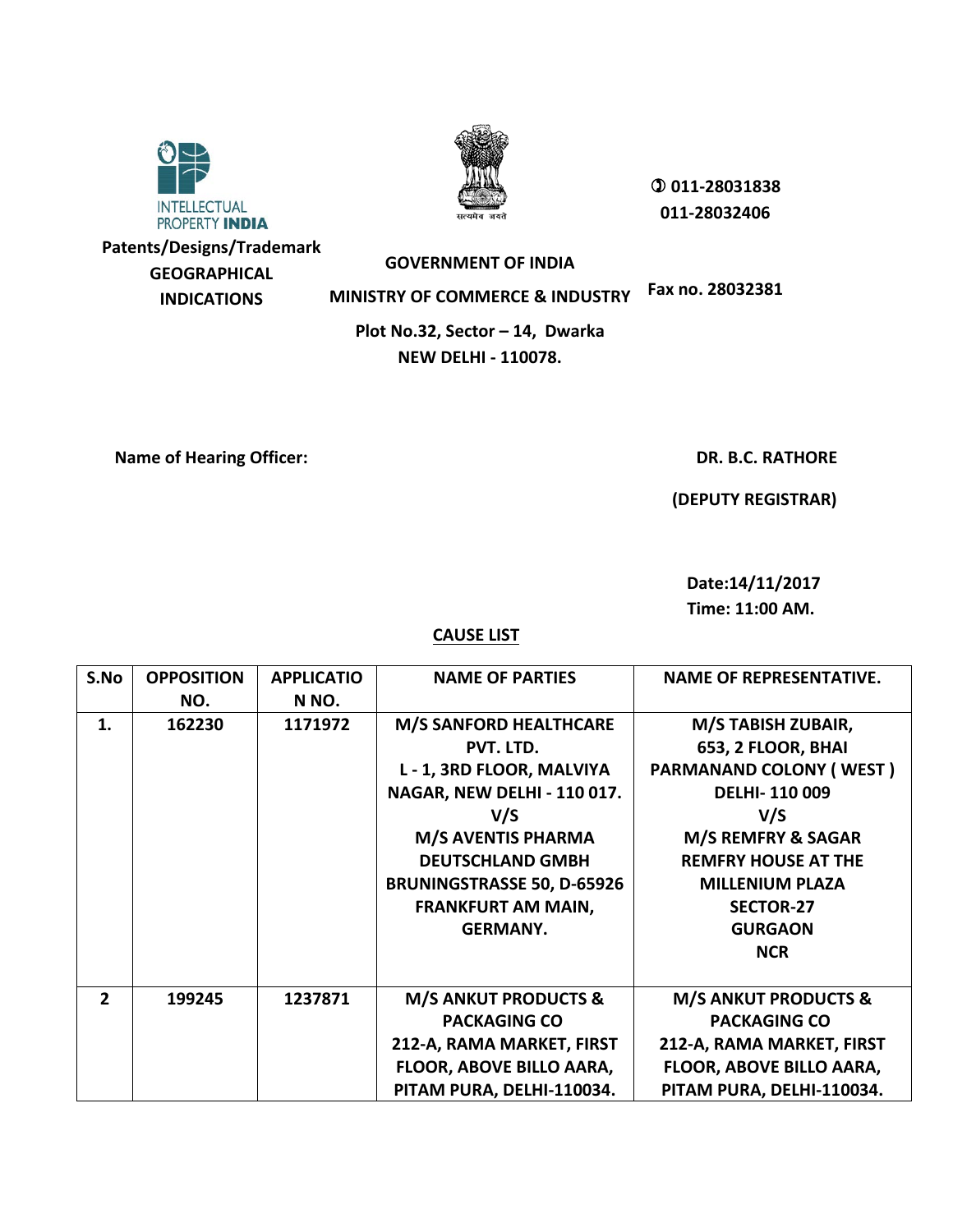|   |        |         | V/S                              | V/S                                  |
|---|--------|---------|----------------------------------|--------------------------------------|
|   |        |         | <b>M/S ANKIT FOOD PRODUCTS</b>   | <b>M/S DELHI REGISTRATION</b>        |
|   |        |         | <b>B-163, ROSHAN WALI GALI,</b>  | <b>SERVICECS</b>                     |
|   |        |         | <b>ASHOK NAGAR, DELHI.</b>       | 85/86, GADODIA MARKET                |
|   |        |         |                                  | <b>KHARI BAOLI</b>                   |
|   |        |         |                                  | <b>NEW DELHI-110006</b>              |
| 3 | 203332 | 1236334 | M/S USHA SHRIRAM                 | <b>M/S THE ACME COMPANY</b>          |
|   |        |         | <b>FURNITURE PVT. LTD</b>        | <b>B-41, JAIPUR ESTATE,</b>          |
|   |        |         | UNIT NO. 11, BLOCK A, DDA        | NIZAMUDDIN EAST, NEW DELHI -         |
|   |        |         | <b>SHOPPING COMPLEX, RING</b>    | 110 013.                             |
|   |        |         | ROAD, NARAINA, NEW DELHI-        | V/S                                  |
|   |        |         | 110 028.                         | M/S K & S PARTNERS                   |
|   |        |         | V/S                              | 84-C, C - 6 LANE, OFF CENTRAL        |
|   |        |         | <b>M/S THE JAY ENGINEERING</b>   | <b>AVENUE,</b>                       |
|   |        |         | <b>WORKS LTD</b>                 | <b>NEW DELHI-110062</b>              |
|   |        |         | <b>SURYA KIRAN BUILDING, 19,</b> |                                      |
|   |        |         | KASTURBA GANDHI MARG,            |                                      |
|   |        |         | <b>NEW DELHI-110001</b>          |                                      |
| 4 | 189464 | 1237746 | <b>M/S VEDALAB</b>               | M/S REMFRY & SAGAR                   |
|   |        |         | ZAT DU LONDEAU, RUE DE I         | <b>REMFRY HOUSE, 8, NANGAL</b>       |
|   |        |         | <b>EXPANSION - CERISE</b>        | <b>RAYA BUSINESS CENTRE,</b>         |
|   |        |         | ALENCON, FRANCE.                 | <b>NEW DELHI - 110 046.</b>          |
|   |        |         | V/S                              | V/S                                  |
|   |        |         | M/S LUPIN LIMITED                | <b>M/S INTERNATIONAL TRADE</b>       |
|   |        |         | 159, C.S.T. ROAD, KALINA,        | <b>MARK BUREAU</b>                   |
|   |        |         | <b>SANTACRUZ, EAST,</b>          | 1 <sup>ST</sup> FLOOR, MANEKJI WADIA |
|   |        |         | <b>MUMBAI 400098</b>             | <b>BLDG</b>                          |
|   |        |         |                                  | 12, M.G. ROAD FORT                   |
|   |        |         |                                  | <b>MUMBAI-400001</b>                 |
| 5 | 745989 | 1381223 | M/S USHA INTERNATIONAL           | M/S K & S PARTNERS                   |
|   |        |         | <b>LIMITED</b>                   | <b>B.K. HOUSE, PLOT NO. - 109,</b>   |
|   |        |         | <b>SURYA KIRAN BUILDING, 19,</b> | SECTOR-44, GURGAON 122002            |
|   |        |         | KASTURBA GANDHI MARG,            | (HARYANA)                            |
|   |        |         | <b>NEW DEIHI-110 001</b>         | V/S                                  |
|   |        |         | V/S                              | <b>M/S THE ACME COMPANY</b>          |
|   |        |         | M/S USHA SHRIRAM                 | <b>B-41, JAIPUR ESTATE,</b>          |
|   |        |         | <b>ENTERPRISES PRIVATE</b>       | NIZAMUDDIN EAST,                     |
|   |        |         | <b>LIMITED</b>                   | <b>NEW DELHI - 110 013.</b>          |
|   |        |         | <b>BLOCK A, DDA COMMERCIAL</b>   |                                      |
|   |        |         | <b>COMPLEX RING ROAD</b>         |                                      |
|   |        |         | <b>NARIANA NEW DELHI-110028</b>  |                                      |
| 6 | 240336 | 1003316 | M/S HIMANSHU COSMETICS.          | M/S ATUL TRADE MARK CO.              |
|   |        |         | D-13-14/33-34, NEHRU VIHAR,      | 2483, IIND FLOOR, SHRI RAM           |
|   |        |         | DELHI - 110054. D-13-14/33-      | PLACE, CHOWK TELIWARA,               |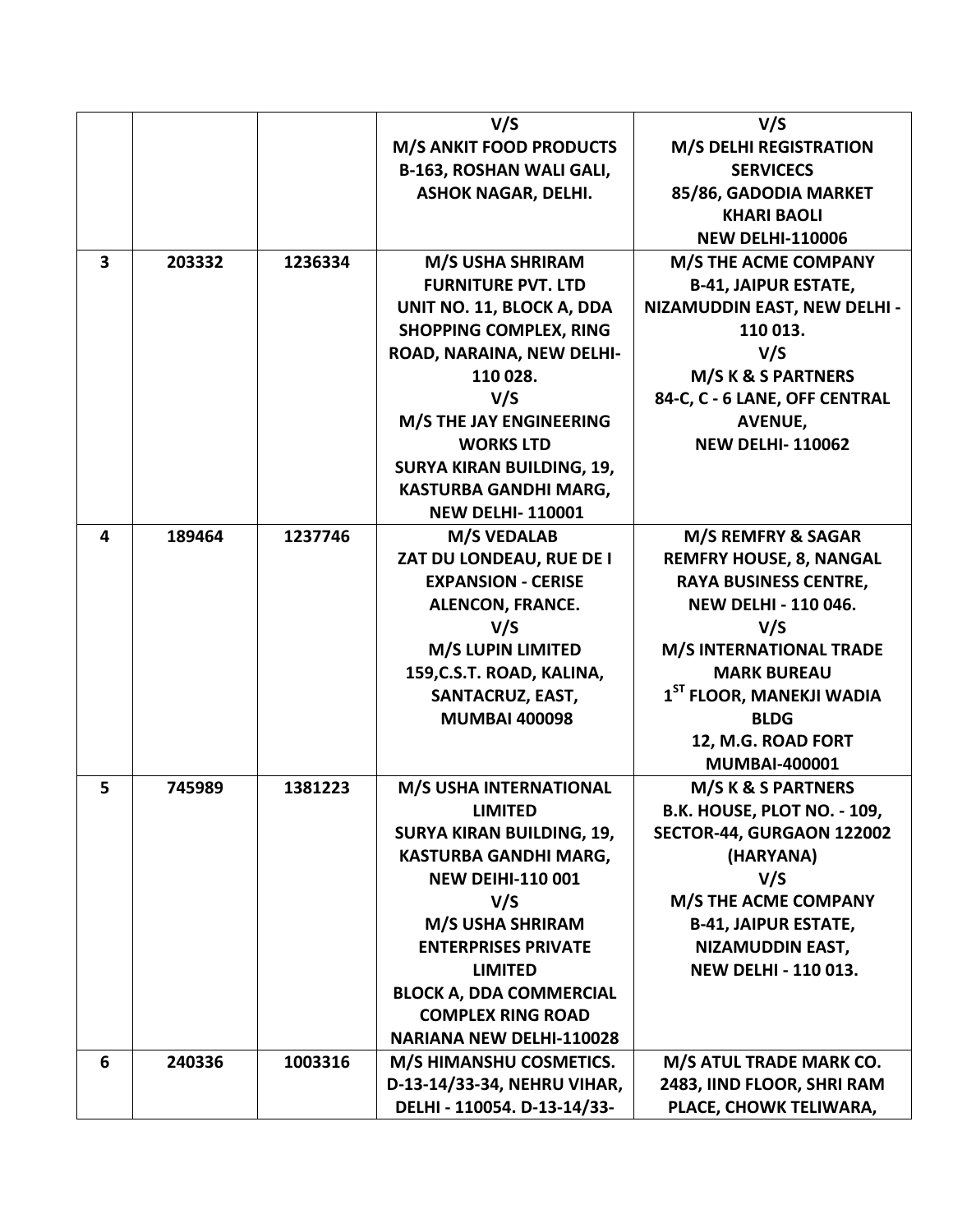|                         |        |        | 34, NEHRU VIHAR, DELHI -          | SADAR BAZAR, DELHI-110 006.          |
|-------------------------|--------|--------|-----------------------------------|--------------------------------------|
|                         |        |        | 110054.                           | V/S                                  |
|                         |        |        | V/S                               | M/S PUSHPITA DAS                     |
|                         |        |        | M/S PUSHPITA DAS                  | 52/5, C.R. PARK,                     |
|                         |        |        | 52/5, C.R. PARK,                  | <b>N. DELHI-19.</b>                  |
|                         |        |        | <b>N. DELHI-19.</b>               | (LAST OPPORTUNITY)                   |
| $\overline{\mathbf{z}}$ | 162670 | 748300 | M/S GAUTAM SONS (P) LTD.          | M/S A & CO. REGISTRATIONS            |
|                         |        |        | 85-86, SHAHZADA BAGH,             | (ADVOCATES).                         |
|                         |        |        | <b>EXTENSION, DAYA BASTI, OLD</b> | <b>B.K.-27 (WEST) SHALIMAR BAGH,</b> |
|                         |        |        | <b>ROHTAK ROAD,</b>               | DELHI - 110 088.                     |
|                         |        |        | DELHI-35                          | V/S                                  |
|                         |        |        | V/S                               | <b>M/S INTEL ADVOCARE</b>            |
|                         |        |        | M/S SOCIETE DES PRODUITS          | <b>F-252, WESTERN AVENUE</b>         |
|                         |        |        | <b>NESTLE S.A.</b>                | <b>SAINIK FARMS</b>                  |
|                         |        |        | <b>1800 VEVEY,</b>                | <b>NEW DELHI-1100</b>                |
|                         |        |        | <b>SWITZERLAND</b>                | (LAST OPPORTUNITY)                   |
| 8                       | 234722 | 994666 | <b>M/S GROVER MECHANICAL</b>      | M/S VIDHANI TRADE MARKS CO.          |
|                         |        |        | <b>WORKS</b>                      | 1720/ 57, 1ST FLOOR, NAIWALA,        |
|                         |        |        | <b>CHOWK NEEMWALA,</b>            | <b>KAROL BAGH,</b>                   |
|                         |        |        | <b>LUDHIANA</b>                   | <b>NEW DELHI-110005.</b>             |
|                         |        |        | V/S                               | V/S                                  |
|                         |        |        | <b>M/S BAYERISCHE MOTOREN</b>     | M/S L.S.DAVAR & CO                   |
|                         |        |        | <b>WERKE AKTIENGESELLSCHAFT</b>   | 5/1, KALKAJI EXTENSION               |
|                         |        |        | <b>POSTFACH 400 240,</b>          | <b>NEW DELHI-110019</b>              |
|                         |        |        | 8000 MUNCHEN 40,                  |                                      |
|                         |        |        | <b>WEST GERMANY.</b>              |                                      |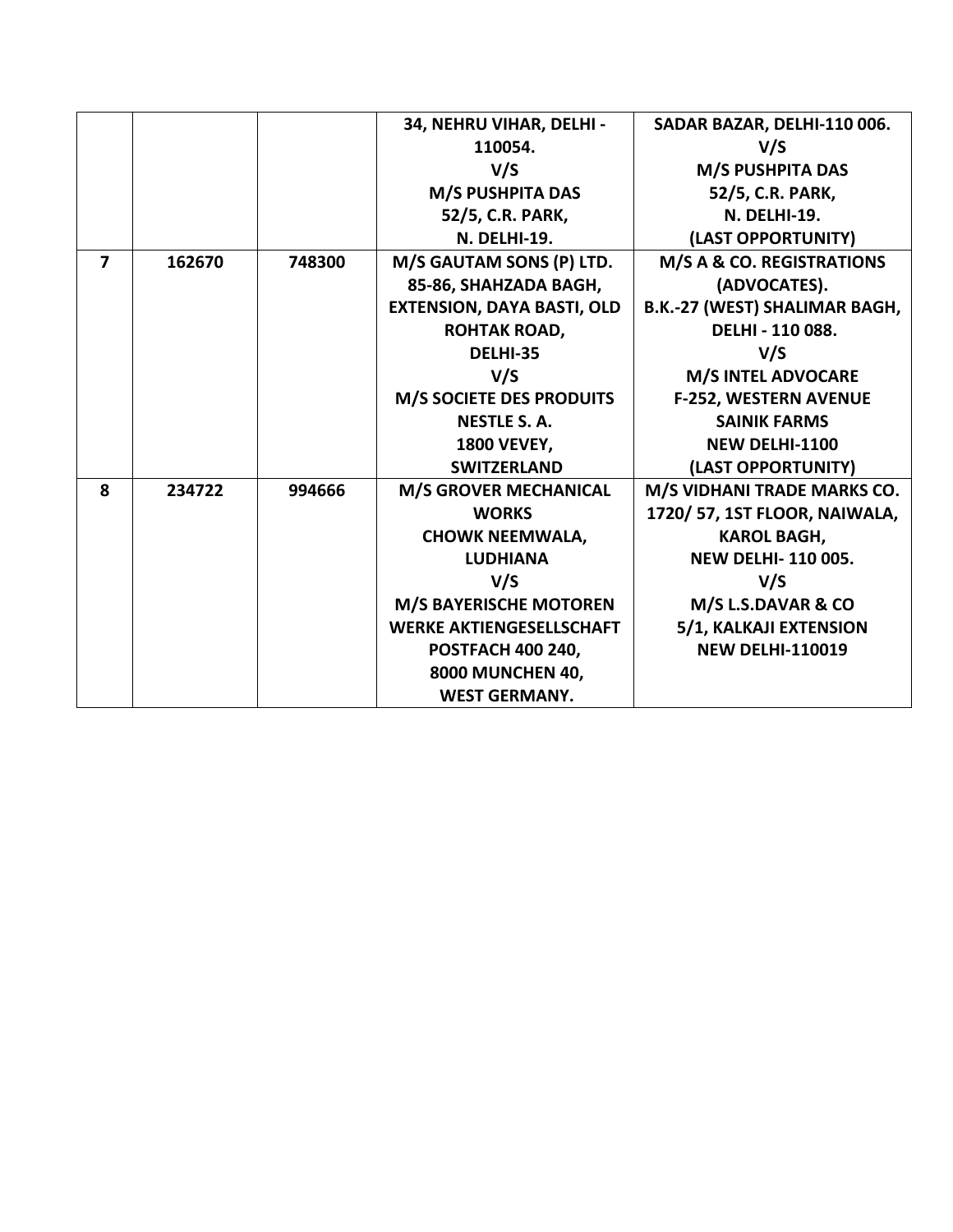

**Patents/Designs/Trademark GEOGRAPHICAL INDICATIONS**



 **011-28031838 011-28032406**

**GOVERNMENT OF INDIA**

**MINISTRY OF COMMERCE & INDUSTRY Fax no. 28032381**

**Plot No.32, Sector – 14, Dwarka NEW DELHI - 110078.**

**Name of Hearing Officer:**  $\blacksquare$ 

 **(DEPUTY REGISTRAR)**

 **Date:15/11/2017 Time: 11:00 AM.**

| S.No                     | <b>OPPOSITION</b> | <b>APPLICATIO</b> | <b>NAME OF PARTIES</b>         | <b>NAME OF REPRESENTATIVE.</b> |
|--------------------------|-------------------|-------------------|--------------------------------|--------------------------------|
|                          | NO.               | N NO.             |                                |                                |
| 1.                       | 198643            | 1242006           | M/S HACHETTE FILIPACCHI        | M/S REMFRY & SAGAR             |
|                          |                   |                   | <b>PRESSE</b>                  | MILLENIUM PLAZA, SECTOR 27,    |
|                          |                   |                   | 149, RUE ANATOLE FRANCE,       | <b>GURGAON-122002.</b>         |
|                          |                   |                   | 922534 LEVALLOIS-PERRET,       | V/S                            |
|                          |                   |                   | CEDEX 92534, FRANCE.           | M/S CHANDRAKANT M. JOSHI       |
|                          |                   |                   | V/S                            | 501, VISHWANANAK CHAKALA       |
|                          |                   |                   | <b>M/S AEROLITE INDUSTRIES</b> | <b>ROAD</b>                    |
|                          |                   |                   | 5, SATI INDL. ESTATE, I.B.     | <b>ANDHERI EAST</b>            |
|                          |                   |                   | PATEL ROAD, GOREGAON (E),      | <b>MUMBAI-400099</b>           |
|                          |                   |                   | <b>MUMBAI</b>                  |                                |
| $\overline{\phantom{a}}$ | 233045            | 1233062           | M/S ROMA CABLES PVT. LTD.      | <b>M/S DELHI REGISTRATION</b>  |
|                          |                   |                   | A-7/3, JHILMIL INDUSTRIAL      | <b>SERVICES</b>                |
|                          |                   |                   | <b>AREA, DELHI-110095</b>      | 85/86, GADODIA MARKET, KHARI   |
|                          |                   |                   | V/S                            | <b>BAOLI, DELHI - 110 006</b>  |
|                          |                   |                   | <b>M/S NAVIN INDUSTRIES</b>    | V/S                            |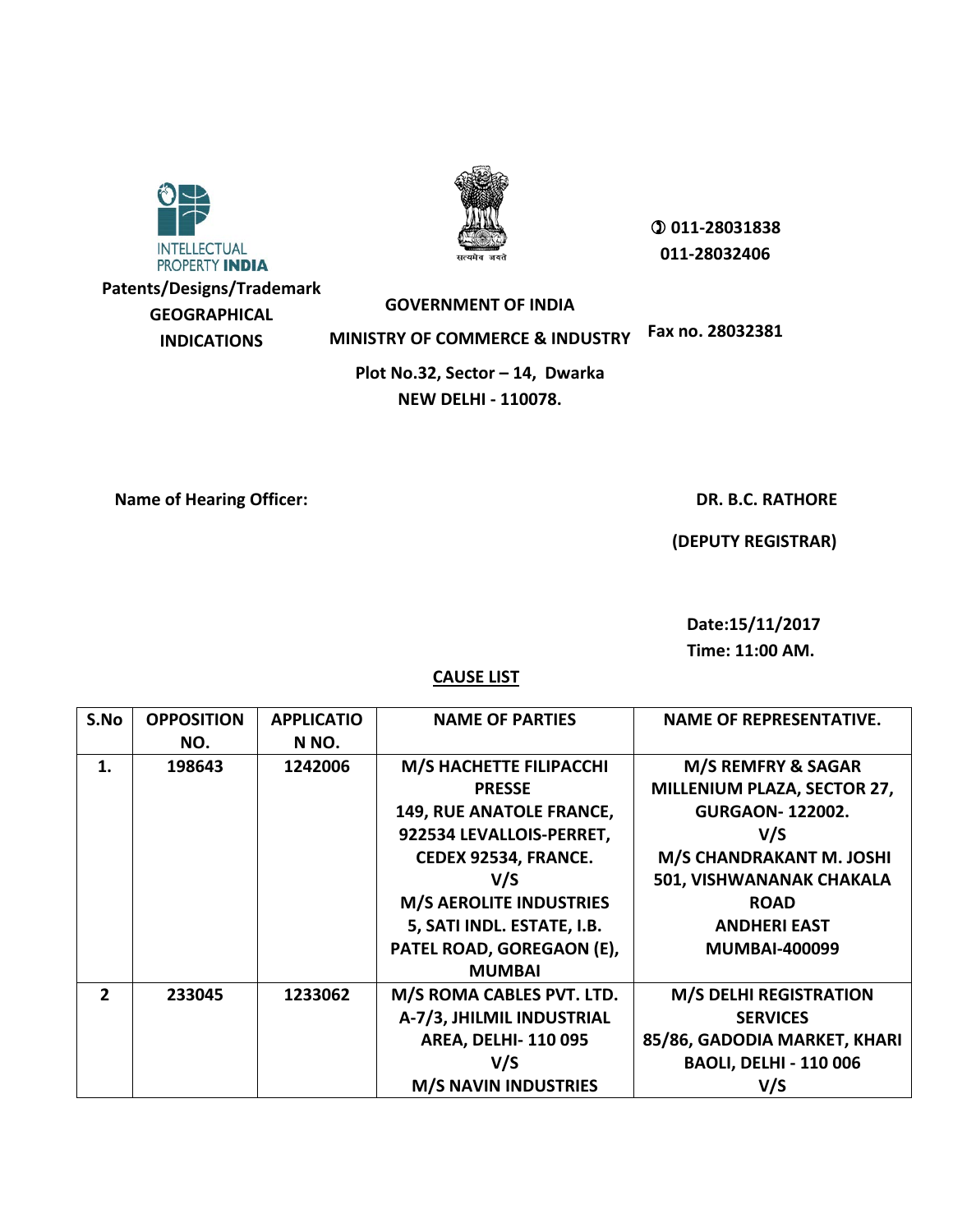|                         |        |         | <b>BEHIND BK. NO. 1965, O.T.</b> | M/S M. J. CHAWLA                  |
|-------------------------|--------|---------|----------------------------------|-----------------------------------|
|                         |        |         | SECTION, ULHASNAGAR,             | OFFICE NO. 2, 1ST FLOOR, HIRA     |
|                         |        |         | 421005                           | <b>MARRIAGE HALL BLDG., NEHRU</b> |
|                         |        |         |                                  | CHOWK, ULHASNAGAR - 421 002.      |
| $\overline{\mathbf{3}}$ | 235408 | 1233033 | <b>M/S SAINT-GOBAIN</b>          | M/S GROSER & GROSER.              |
|                         |        |         | <b>ABRASIVES LIMITED</b>         | D-1/5, DLF QUTAB ENCLAVE,         |
|                         |        |         | DOXEY ROAD, STAFFORD,            | PHASE - 1,                        |
|                         |        |         | <b>STAFFORDSHIRE ST16 IEA,</b>   | <b>GURGAON - 122 002,</b>         |
|                         |        |         | <b>UNITED KINGDOM.</b>           | <b>INDIA.</b>                     |
|                         |        |         | V/S                              | V/S                               |
|                         |        |         | <b>M/S PRECISION WIRES INDIA</b> | M/S CHANDRAKANT M. JOSHI.         |
|                         |        |         | <b>LTD</b>                       | 501, VISHWANANAK, CHAKALA         |
|                         |        |         | SAIMAN HOUSE, 2ND FLOOR,         | ROAD, ANDHERI (EAST),             |
|                         |        |         | <b>IST KHED GALLI,</b>           | <b>MUMBAI-400099.</b>             |
|                         |        |         | <b>SAYANI ROAD,</b>              |                                   |
|                         |        |         | <b>MUMBAI 400 025</b>            |                                   |
| 4                       | 726235 | 1384832 | <b>M/S GAURAV ENTERPRISES</b>    | M/S P.C. TRADE MARK               |
|                         |        |         | PLOT # 2, LAJPAT NAGAR,          | OFFICE NO. 380- III, G.S.C.       |
|                         |        |         | MALDAHIYA, VARANASI.             | SECTOR-29, NOIDA, G.B. NAGAR,     |
|                         |        |         | V/S                              | (U.P.)                            |
|                         |        |         | <b>M/S JYOTHY LABORATORIES</b>   | V/S                               |
|                         |        |         | <b>LIMITED</b>                   | M/S LAW & PRUDENCE.               |
|                         |        |         | <b>UJJALA HOUSE RAMAKRISHNA</b>  | <b>MERCHANTS CHAMBERS, 6TH</b>    |
|                         |        |         | <b>MANDIR</b>                    | FLOOR, 41, SIR VITHALDAS          |
|                         |        |         | <b>ROAD</b>                      | <b>THACKERSEY ROAD,</b>           |
|                         |        |         | <b>KONDIVITA</b>                 | <b>OPP. PATKAR HALL,</b>          |
|                         |        |         | <b>ANDHERU EAST</b>              | <b>CHURCH GATE</b>                |
|                         |        |         | <b>MUMBAI-400059.</b>            | MUMBAI-20.                        |
| 5                       | 208446 | 1200594 | M/S PRESUN MEDICARES (P)         | M/S DEEPIKA TRADE MARK CO.        |
|                         |        |         | LTD.                             | 32, IIND FLOOR                    |
|                         |        |         | H. NO. 111, SECTOR - 16,         | <b>NEELAM FLY OVER</b>            |
|                         |        |         | FARIDABAD,                       | <b>FARIDABAD</b>                  |
|                         |        |         | (HARYANA).                       | V/S                               |
|                         |        |         | V/S                              | M/S MANOJ G. MENDA,               |
|                         |        |         | <b>M/S WALTER BUSHNELL</b>       | <b>ADVOCATE.</b>                  |
|                         |        |         | <b>PVT.LTD</b>                   | 6/7, SORAB BHARUCHA ROAD,         |
|                         |        |         | <b>APEEJAY CHAMBERS,</b>         | COLABA, MUMBAI - 400 005.         |
|                         |        |         | <b>WALLACE STREET, FORT,</b>     |                                   |
|                         |        |         | <b>MUMBAI-400 001.</b>           |                                   |
| 6                       | 722955 | 1385357 | M/S ABAN EXIM PVT LTD.           | <b>M/S INTERNATIONAL TRADE</b>    |
|                         |        |         | D-60/2, BASEMENT,                | <b>MARKS BUREAU.</b>              |
|                         |        |         | <b>EAST OF KAILASH,</b>          | <b>1ST FLOOR, MANEKJI WADIA</b>   |
|                         |        |         | <b>NEW DELHI-1100065.</b>        | BUILDING, 127, M.G. ROAD,         |
|                         |        |         | V/S                              | <b>FORT</b>                       |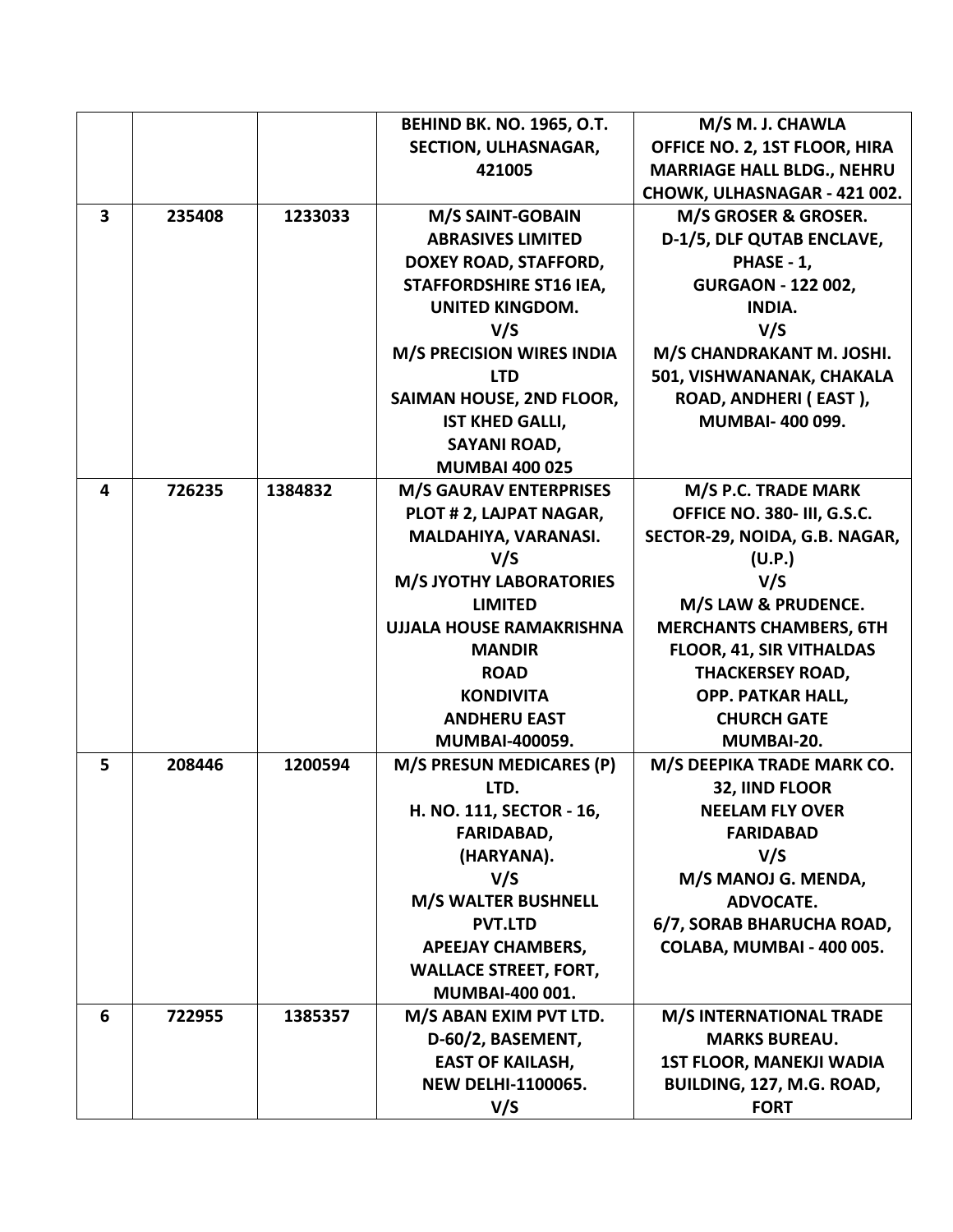|                |        |         | <b>M/S ABAN INVESTMENTS</b>   | <b>MUMBAI - 400 001.</b>            |
|----------------|--------|---------|-------------------------------|-------------------------------------|
|                |        |         | <b>PRIVATE LTD</b>            | V/S                                 |
|                |        |         | JANPRIYA CREST, 113,          | <b>M/S PUTHRAN &amp; ASSOCIATES</b> |
|                |        |         | <b>PANTHEON ROAD, EGMORE,</b> | <b>B-3, KESAVAN ORCHID (3RD</b>     |
|                |        |         | <b>CHENNAI -600008</b>        | FLOOR), 5/7, NORTH MADA ST.,        |
|                |        |         |                               | SRI NAGAR COLONY, SAIDAPET,         |
|                |        |         |                               | <b>CHENNAI-600015.</b>              |
| $\overline{ }$ | 719551 | 1254703 | M/S HAVELI AMUSEMENT          | M/S PURI TRADE MARK CO.             |
|                |        |         | <b>PARKS PRIVATE LIMITED</b>  | "BRAND HOUSE"                       |
|                |        |         | <b>NEAR MULLANPUR,</b>        | 54-55, SUPER CYCLE MARKET           |
|                |        |         | FEROZEPUR ROAD HIGHWAY,       | <b>OPP. KWALITY KANDA</b>           |
|                |        |         | LUDHIANA, PB                  | <b>GILL ROAD</b>                    |
|                |        |         | V/S                           | <b>LUDHIANA-414003</b>              |
|                |        |         | M/S ASHA BUILDERS LTD;        | (PB)                                |
|                |        |         | 3RD FLOOR, K.K. TOWER, CIVIL  | V/S                                 |
|                |        |         | LINES,                        | <b>M/S BAJAJ REGISTRATION</b>       |
|                |        |         | <b>JALANDHAR.</b>             | <b>SERVICE</b>                      |
|                |        |         |                               | 193, CIVIL LINES, 1ST FLOOR,        |
|                |        |         |                               | <b>SANJAY GANDHI MRKT. BMC</b>      |
|                |        |         |                               | CHOWK, JALANDHAR-144001,            |
|                |        |         |                               | PUNJAB.                             |
| 8              | 232420 | 1254606 | M/S PARMANAND AND SONS.       | M/S BANSAL & CO.                    |
|                |        |         | A-23/1, LAWRENCE ROAD         | 210, JOP PLAZA                      |
|                |        |         | <b>INDUSTRIAL AREA,</b>       | (OPP MC DONALD'S)                   |
|                |        |         | DELHI-110035.                 | P-2, SECTOR-18                      |
|                |        |         | V/S                           | <b>NOIDA-201301</b>                 |
|                |        |         | <b>M/S S.G.R.777 FOODS</b>    | <b>NCR</b>                          |
|                |        |         | <b>PRIVATE LIMITED</b>        | <b>NEW DELHI</b>                    |
|                |        |         | NO. 274(OLD NO. 197).         | <b>INDIA</b>                        |
|                |        |         | THAMBU CHETTY STREET,         | V/S                                 |
|                |        |         | <b>CHENNAI-600 001</b>        | M/S V VEERARAGHAVAN                 |
|                |        |         |                               | 10 SECOND MAIN ROAD C.I.T.          |
|                |        |         |                               | <b>COLONY, MYLAPORE,</b>            |
|                |        |         |                               | <b>CHENNAI - 600 004.</b>           |
| 9              | 162553 | 1122336 | <b>M/S VIRA INDUSTRIES</b>    | M/S MAHTTA & CO.                    |
|                |        |         | C-73, PHASE V, FOCAL POINT,   | 43 - B/3, MAHTTA HOUSE,             |
|                |        |         | LUDHIAN-141010,               | <b>UDHAM SINGH NAGAR,</b>           |
|                |        |         | (PB.)                         | <b>LUDHIANA - 141 001,</b>          |
|                |        |         | V/S                           | (PUNJAB).                           |
|                |        |         | <b>M/S VIRA SCOOTERS</b>      | v/s                                 |
|                |        |         | C-33, PHASE-II, FOCAL POINT,  | M/S PURI TRADE MARK CO.             |
|                |        |         | <b>LUDHIANA</b>               | "BRAND HOUSE"                       |
|                |        |         |                               | 54-55, SUPER CYCLE MARKET           |
|                |        |         |                               | <b>OPP. KWALITY KANDA</b>           |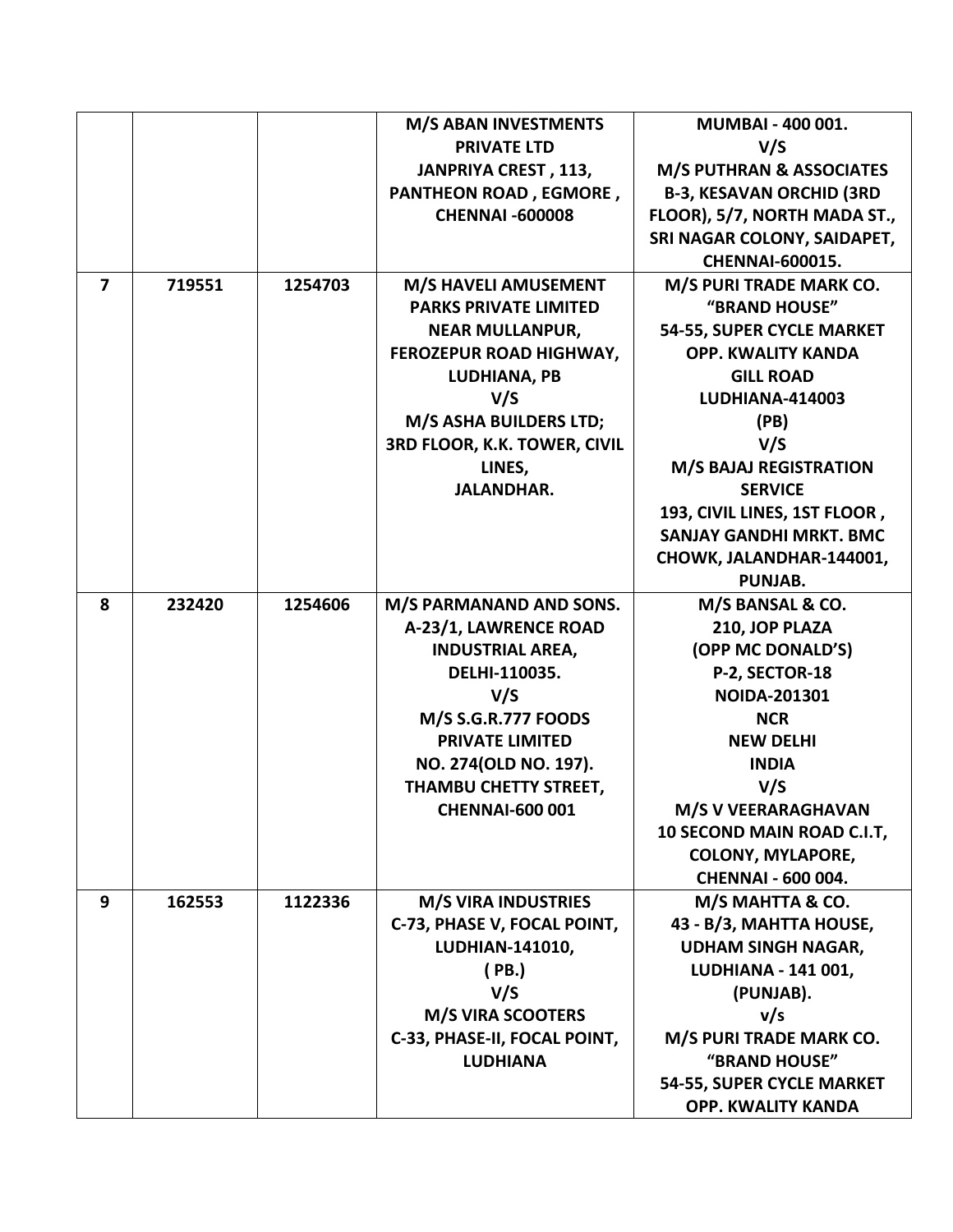|    |        |        |                               | <b>GILL ROAD</b>             |
|----|--------|--------|-------------------------------|------------------------------|
|    |        |        |                               | LUDHIANA-414003              |
|    |        |        |                               |                              |
| 10 | 257752 | 949027 | <b>M/S TECHNOCORD INDIA</b>   | M/S LALJI TRADE MARK CO.     |
|    |        |        | E - 403, GALI NO. 12,         | A-48, (LALJI HOUSE) YOJNA    |
|    |        |        | HARDEVPURI, SHAHDARA,         | VIHAR, DELHI - 92            |
|    |        |        | <b>DELHI - 93.</b>            | V/S                          |
|    |        |        | V/S                           | M/S ANAND AND ANAND          |
|    |        |        | <b>M/S TATA SONS LIMITED</b>  | <b>B-41, NIZAMUDDIN EAST</b> |
|    |        |        | <b>BOMBAY HOUSE, 24, HOMI</b> | <b>NEW DELHI-110013</b>      |
|    |        |        | <b>MODY STREET,</b>           | (FINAL ARGUMENT : 2:30PM)    |
|    |        |        | <b>MUMBAI - 400001.</b>       |                              |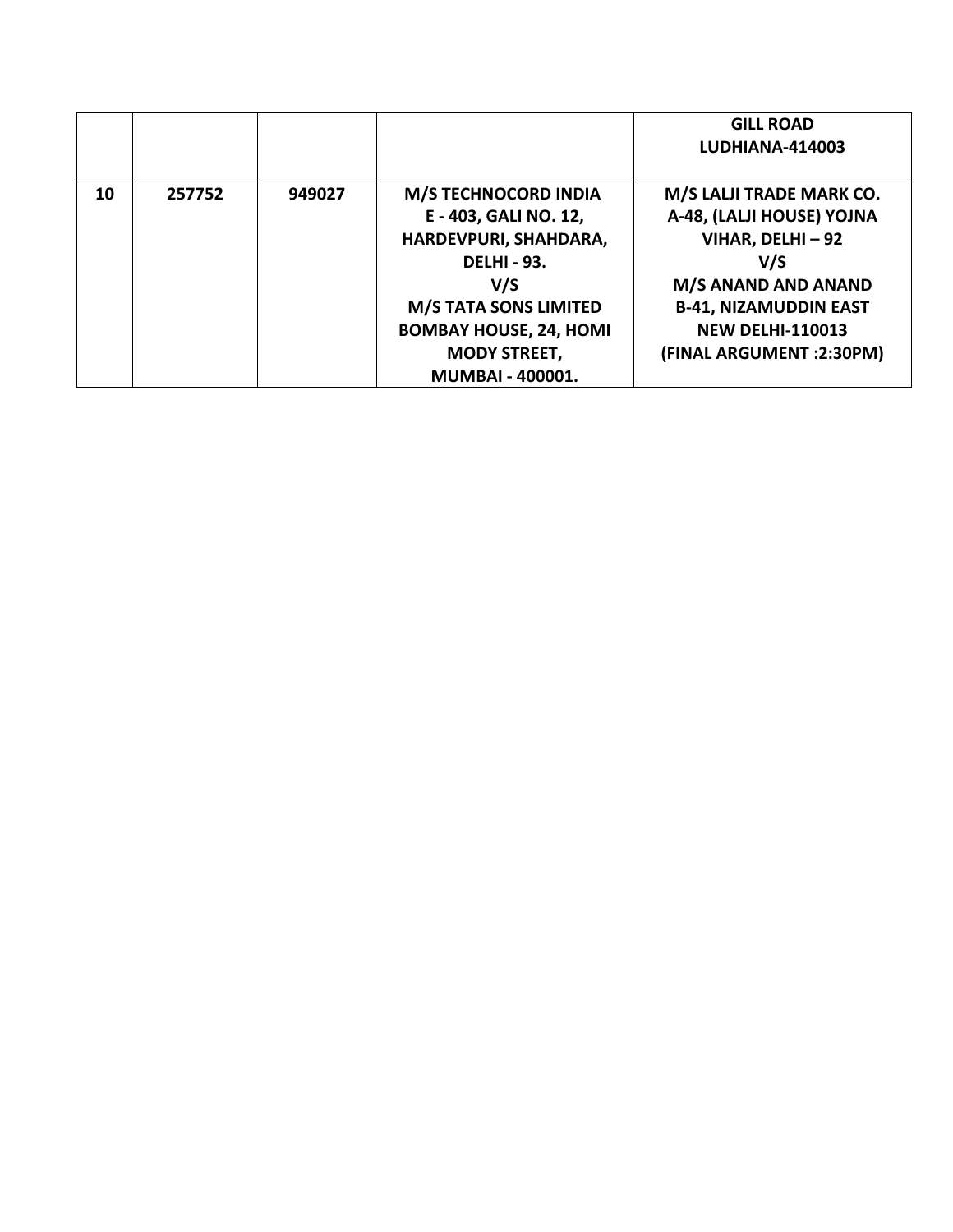



 **011-28031838 011-28032406**

**Patents/Designs/Trademark GEOGRAPHICAL INDICATIONS**

**GOVERNMENT OF INDIA MINISTRY OF COMMERCE & INDUSTRY Fax no. 28032381**

**Plot No.32, Sector – 14, Dwarka NEW DELHI - 110078.**

**Name of Hearing Officer:**  $\blacksquare$ 

 **(DEPUTY REGISTRAR)**

 **Date:16/11/2017 Time: 11:00 AM.**

| S.No           | <b>OPPOSITION</b> | <b>APPLICATIO</b> | <b>NAME OF PARTIES</b>              | <b>NAME OF REPRESENTATIVE.</b> |
|----------------|-------------------|-------------------|-------------------------------------|--------------------------------|
|                | NO.               | N NO.             |                                     |                                |
| 1.             | 241680            | 920995            | <b>M/S VICTORIA FOODS PVT.</b>      | M/S ABHINAV BHATIA             |
|                |                   |                   | <b>LIMITED</b>                      | <b>C-4, THIRD FLOOR</b>        |
|                |                   |                   | <b>B-32, LAWRENCE ROAD,</b>         | <b>NARAINA VIHAR</b>           |
|                |                   |                   | <b>INDUSTRIAL AREA, DELHI - 110</b> | <b>NEW DELHI-110028</b>        |
|                |                   |                   | 035.                                | <b>INDIA</b>                   |
|                |                   |                   | V/S                                 | V/S                            |
|                |                   |                   | <b>M/S ISHWAR BHUVAN</b>            | <b>M/S INTERNATIONAL TRADE</b> |
|                |                   |                   | <b>REFRESHMENT ANNEXE</b>           | <b>MARK BUREAU</b>             |
|                |                   |                   | <b>361, SHEIKH MEMON STREET</b>     | MANEKJI WADIA BLDG.,1ST        |
|                |                   |                   | <b>OPP. MANGLADAS MARKET</b>        | <b>FLOOR</b>                   |
|                |                   |                   | <b>MUMBAI-400002</b>                | 127, MAHATMA GANDHI ROAD       |
|                |                   |                   |                                     | <b>FORT</b>                    |
|                |                   |                   |                                     | <b>BOMBAY-400001</b>           |
|                |                   |                   |                                     |                                |
|                |                   |                   |                                     | (CORRECTION IN THIS FILE)      |
|                |                   |                   |                                     |                                |
| $\overline{2}$ | 170389            | 104556            | M/S DHARAMPAL SATYAPAL              | <b>M/S THE ACME COMPANY</b>    |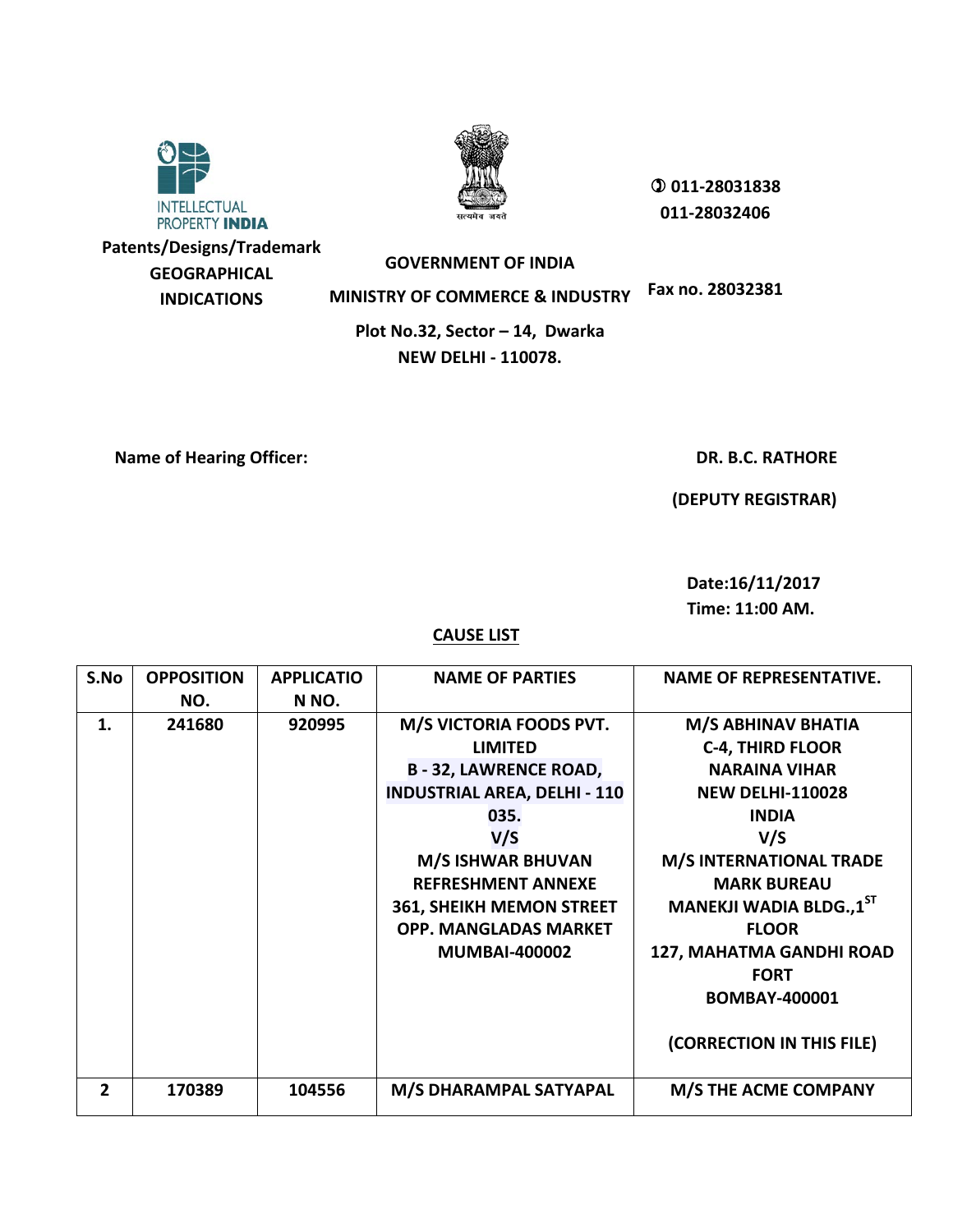|                         |        |         | A - 85, SECTOR 2, NOIDA - 201    | B-41, NIZAMUDDIN (E),              |
|-------------------------|--------|---------|----------------------------------|------------------------------------|
|                         |        |         | 301.                             | <b>NEW DELHI - 110 013.</b>        |
|                         |        |         | <b>UTTER PRADESH</b>             | V/S                                |
|                         |        |         | V/S                              | M/S J.M. ADVERTISING &             |
|                         |        |         | M/S J.M. ADVERTISING &           | <b>MARKETING PRIVATE LIMITED</b>   |
|                         |        |         | <b>MARKETING PRIVATE LIMITED</b> | 605, GATEWAY PLAZA,. CENTRAL       |
|                         |        |         | 605, GATEWAY PLAZA,.             | AVENUE, HIRANANDANI ESTATE,        |
|                         |        |         | <b>CENTRAL AVENUE,</b>           | POWAI,                             |
|                         |        |         | HIRANANDANI ESTATE,              | MUMBAI-76.                         |
|                         |        |         | POWAI, MUMBAI-76.                |                                    |
| $\overline{\mathbf{3}}$ | 239780 | 1102755 | <b>M/S KHANDELWAL AGENCIES</b>   | M/S S.K. AGARWAL & CO.             |
|                         |        |         | (INDIA)                          | 6/2, GALI BARAH BHAI,              |
|                         |        |         | 27/41, PATHWARI, AGRA -4.        | BELANGANJ, AGRA - 282 004.         |
|                         |        |         | V/S                              | V/S                                |
|                         |        |         | <b>M/S PHONOMENON AGENTS</b>     | <b>M/S SHARDUL AMARCHAND</b>       |
|                         |        |         | <b>LIMITED</b>                   | <b>MANGALDAS &amp; CO.</b>         |
|                         |        |         | 146, ROBINSON ROAD, #01-01,      | <b>AMARCHAND TOWERS, 216,</b>      |
|                         |        |         | <b>SINGAPORE-068909</b>          | <b>OKHLA INDUSTRIAL</b>            |
|                         |        |         |                                  | <b>ESTATE-PHASE III,</b>           |
|                         |        |         |                                  | <b>NEW DELHI 110020</b>            |
| 4                       | 217500 | 1034966 | M/S SOM SOOT GOLA                | MS S. M. GUPTA AND COMPANY.        |
|                         |        |         | <b>FACTORY</b>                   | 262, LAWYERS CHAMBERS,             |
|                         |        |         | 4810, DEPUTY GANJ                | <b>CRIMINAL SIDE, TIS HAZARI</b>   |
|                         |        |         | <b>SADAR BAZAR</b>               | <b>COURTS,</b>                     |
|                         |        |         | <b>NEW DELHI-110006</b>          | DELHI - 110 054.                   |
|                         |        |         | V/S                              | V/S                                |
|                         |        |         | M/S NEW LIGHT THREAD BALL        | M/S ATUL TRADE MARK CO.            |
|                         |        |         | <b>FACTORY</b>                   | 2483, IIND FLOOR                   |
|                         |        |         | 716, KUMMI-KA-AGAR,              | <b>SHRI RAM PLACE</b>              |
|                         |        |         | MOGA-142001,                     | <b>CHOWK TELIWARA SADAR</b>        |
|                         |        |         | PB                               | <b>BAZAR</b>                       |
|                         |        |         |                                  | <b>DELHI-110006</b>                |
| 5                       | 210062 | 1203549 | M/S SUMAN KUMAR TEXTILES         | <b>M/S SHASTRI REGISTRATION</b>    |
|                         |        |         | <b>COMPANY LIMITED</b>           | <b>BUREAU</b>                      |
|                         |        |         | C.K. 19/4, THATHERI BAZAR        | 2-5, (1ST FLOOR), GYAN MANDAL      |
|                         |        |         | <b>CHOWCK VARANASI</b>           | PLAZA, MAIDAGIN, VARANASI,         |
|                         |        |         | V/S                              | $(U.P.)$ .                         |
|                         |        |         | M/S SAGAR                        | V/S                                |
|                         |        |         | 502/503, SHOP NO.4, JAI          | <b>M/S LAW &amp; PRUDENCE</b>      |
|                         |        |         | <b>MAHAL LINKING ROAD, KHAR</b>  | <b>SERVANTS OF INDIA SOCIETY'S</b> |
|                         |        |         | [WEST].                          | <b>BUILDING</b>                    |
|                         |        |         | <b>MUMBAI 400 052502</b>         | <b>SARDAR VALLABHBHAI PATEL</b>    |
|                         |        |         |                                  | <b>ROAD</b>                        |
|                         |        |         |                                  | <b>MUMBAI400004</b>                |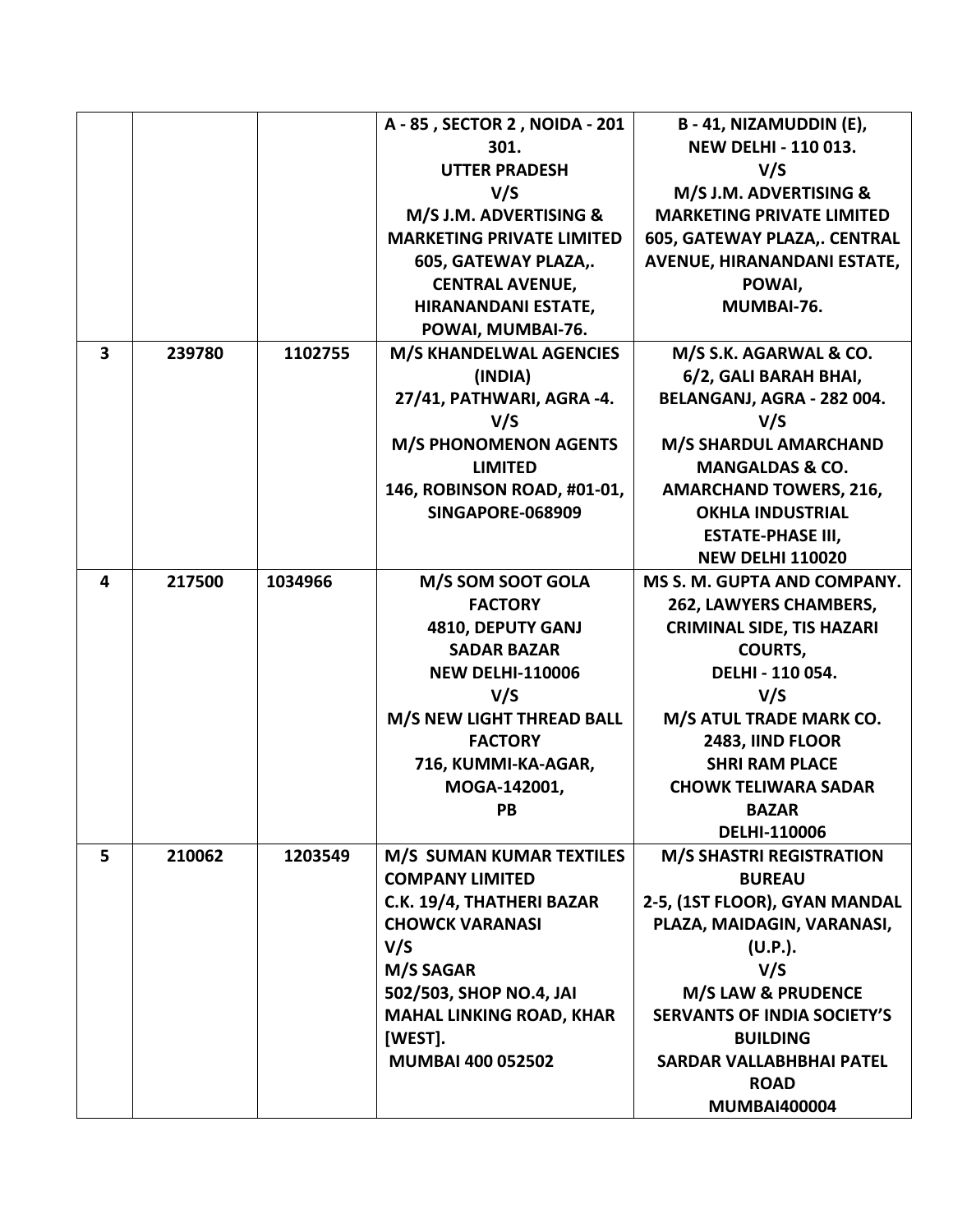|                         |                |         |                                                                  | <b>MAHARASTRA</b>                               |
|-------------------------|----------------|---------|------------------------------------------------------------------|-------------------------------------------------|
| 6                       | 187621         | 1223573 | <b>M/S SAMIT PRODUCTS</b>                                        | M/S SUPER TRADE MARK CO.                        |
|                         |                |         | <b>E - 64, FLATTED FACTORY</b>                                   | 159 - E, KAMLA NAGAR,                           |
|                         |                |         | <b>COMPLEX, JHANDEWALAN,</b>                                     | DELHI - 110 007.                                |
|                         |                |         | <b>NEW DELHI - 110 055.</b>                                      | V/S                                             |
|                         |                |         | V/S                                                              | M/S S. MAJUMDAR & CO.                           |
|                         |                |         | <b>M/S SANYO ELECTRIC</b>                                        | 5, HARISH MUKHERJEE ROAD                        |
|                         |                |         | <b>COMPANY LIMITED</b>                                           | <b>CALCUTTA-700025</b>                          |
|                         |                |         | 5-5, KEIHAN-HONDORI 2-                                           |                                                 |
|                         |                |         | <b>CHOME, MORIGUCHI CITY,</b>                                    |                                                 |
|                         |                |         | OSAKA, JAPAN.                                                    |                                                 |
| $\overline{\mathbf{z}}$ | 254223         | 1384545 | <b>M/S MALOUT MACHINERY</b>                                      | <b>M/S PURI TRADE MARK CO</b>                   |
|                         |                |         | <b>STORE</b>                                                     | "BRAND HOUSE", 54-55, SUPER                     |
|                         |                |         | <b>NEAR DHAMIJA MOTORS, G.T.</b>                                 | <b>CYCLE MARKET, OPP. KWALITY</b>               |
|                         |                |         | <b>ROAD, MALOUT</b>                                              | KANDA,                                          |
|                         |                |         | PUNJAB.                                                          | <b>GILL ROAD,</b>                               |
|                         |                |         | V/S                                                              | LUDHIANA-141003 (PUNJAB).                       |
|                         |                |         | <b>M/S JAGTESHWAR SINGH</b>                                      | V/S                                             |
|                         |                |         | 2ND FLOOR, RAMNATH                                               | <b>M/S DELHI REGISTRATION</b>                   |
|                         |                |         | <b>BUILDING, BEHIND G. B.</b>                                    | <b>SERVICES</b>                                 |
|                         |                |         | ROAD,                                                            | 85/86, GADODIA MARKET, KHARI                    |
|                         |                |         | DELHI-6                                                          | <b>BAOLI, DELHI - 110 006</b>                   |
| 8                       | 245561         | 1222693 | <b>M/S RAVI SCIENTIFIC</b>                                       | M/S SUPER TRADE MARK CO.                        |
|                         |                |         | <b>INDUSTRIES</b>                                                | 159 - E, KAMLA NAGAR,                           |
|                         |                |         | 14 U.A., JAWAHAR NAGAR,                                          | DELHI - 110 007.                                |
|                         |                |         | (OPP. POST OFFICE),                                              | V/S                                             |
|                         |                |         | DELHI - 110 007.                                                 | <b>M/S DELHI REGISTRATION</b>                   |
|                         |                |         | V/S                                                              | <b>SERVICES</b>                                 |
|                         |                |         | <b>M/S COSMOS ENTERPRISES</b>                                    | 85/86, GADODIA MARKET, KHARI                    |
|                         |                |         | 3792, CHURI WALAN,                                               | <b>BAOLI, DELHI - 110 006</b>                   |
|                         |                |         | <b>DELHI 110 006</b>                                             |                                                 |
| 9                       | 159290         | 984255  | <b>M/S WELCURE DRUGS &amp;</b>                                   | M/S D K LALWANI & CO.                           |
|                         |                |         | PHARMACEUTICALS LTD.                                             | 403, SHAKUNTALA BUILDING, 59,                   |
|                         |                |         | 301-305, MOHAN PLACE, L.S.C.<br><b>C-BLOCK, SARASWATI VIHAR,</b> | <b>NEHRU PLACE,</b><br><b>NEW DELHI-110019.</b> |
|                         |                |         | DELHI - 110 034.                                                 | V/S                                             |
|                         |                |         | V/S                                                              | <b>M/S INTTL ADVOCARE</b>                       |
|                         |                |         | M/S DABUR INDIA LIMITED                                          | <b>F-252, WESTERN AVENUE</b>                    |
|                         |                |         | 8/3, ASAF ALI ROAD, NEW                                          | <b>SAINIK FARMS</b>                             |
|                         |                |         | DELHI-110 002                                                    | <b>NEW DELHI-110062</b>                         |
|                         |                |         |                                                                  | (LAST OPPORTUNITY)                              |
| 10                      | <b>DELT-T-</b> | 748285  | M/S KBM SPICES(P)LIMITED                                         | <b>M/S LALJI ADVOCATES</b>                      |
|                         |                |         |                                                                  |                                                 |